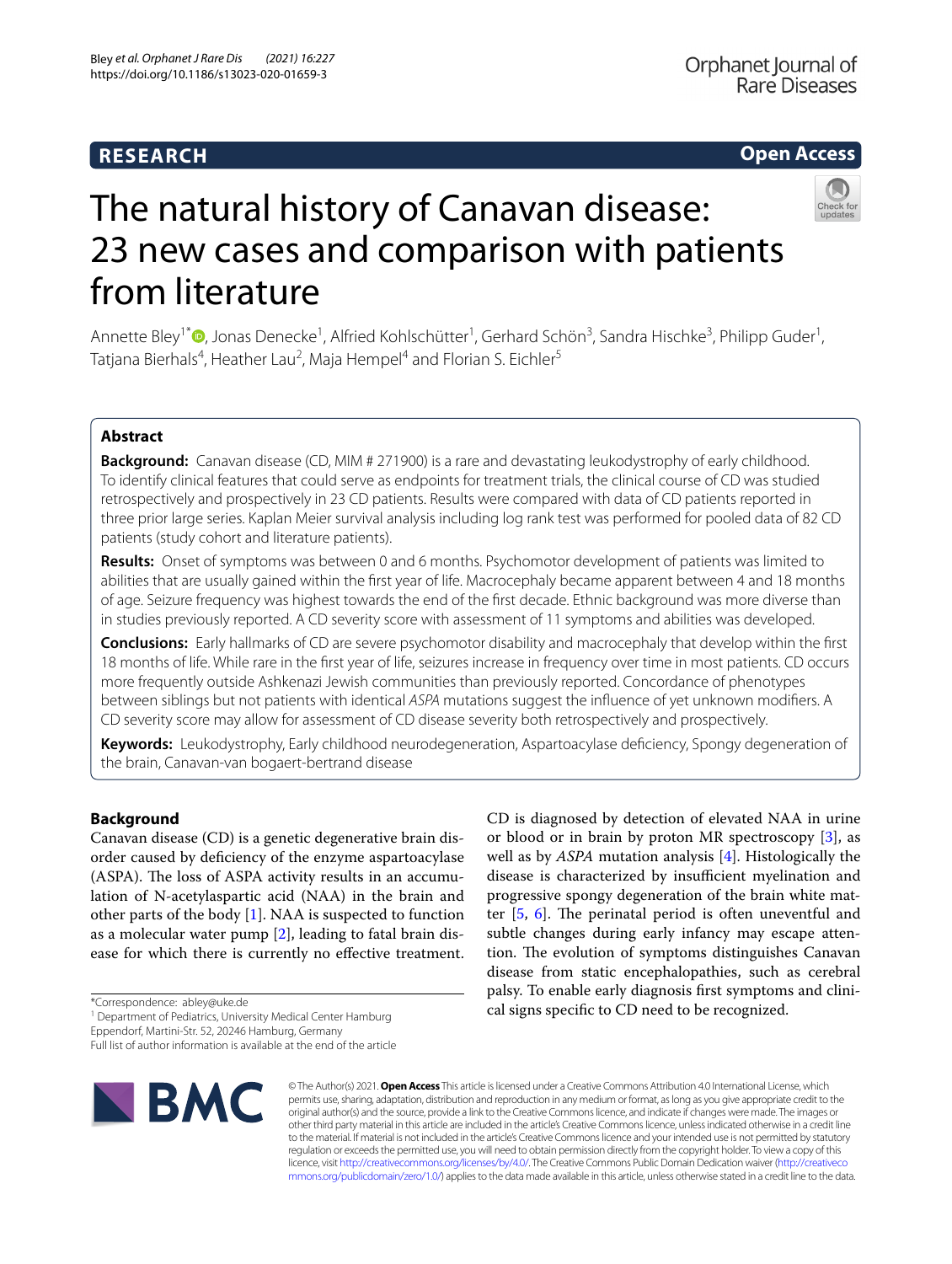While CD is presently incurable, experimental thera-pies are in development [[7\]](#page-8-6). Their implementation requires an understanding of the optimal window of intervention. Detailed knowledge of early symptoms and the natural course of the disease provide a framework for trial design. Here, we identify early features of CD and propose a CD severity score based on a comprehensive study of the clinical course of 23 CD patients, including retrospective longitudinal data, in comparison with data of CD patients reported in the literature.

#### **Results**

#### **Patient population**

Most common country of residence was Germany, followed by the U.S. Twenty of 23 patients reported a non-Jewish ethnic background. In most patients birth and perinatal development was uneventful, Additional fle [1](#page-7-0): Table 1. Genetic information of 16 patients was available, Table [1](#page-1-0). Siblings of two families presented a similar course of disease.

#### **Onset of CD disease and diagnosis**

All patients showed 2–12 symptoms within the frst 6 months of life such as developmental delay (17/23), macrocephaly (12/23) and abnormal eye movements (12/23), Fig. [1](#page-2-0). Diagnosis was made between 0 and 29 months.

#### **Developmental milestones and developmental regression**

All patients were reported to be able to hear. More than ffty percent of the patients gained the ability to visually track, only 9/23 were able to roll over (Fig. [2\)](#page-2-1). Only 3/23 patients of our study cohort acquired further fne motor skills such as the ability to draw or scribble. Fine motor skills were preserved for a longer median time span than gross motor abilities (Table [2](#page-3-0)). Thirteen percent of our patients learned to speak single words, none could speak in sentences. None of the patients in our cohort was toilet trained (Table [2\)](#page-3-0).

#### **Neurological symptoms**

Spasticity was most frequent. Hyperexcitability to noise was reported for 13/22 patients and lost over time by 8 patients. At onset of disease, abnormal eye movements

#### <span id="page-1-0"></span>**Table 1** Genetic information of 16 CD patients (Study group)

|                     | Patient cDNA variant              | <b>Protein variant</b>            | <b>Type of mutation</b> | <b>ACMG classification of variant</b><br>(pathogenic, likely pathogenic,<br>VOUS) | Previously<br>reported (yes/<br>no) |
|---------------------|-----------------------------------|-----------------------------------|-------------------------|-----------------------------------------------------------------------------------|-------------------------------------|
| 1/1                 | c.[914C > A][914C > A]            | p.[Ala305Glu];[Ala305Glu]         | Missense/missense       | Likely pathogenic/likely patho-<br>genic                                          | Yes/yes                             |
| 2/1                 | C.[854A > C]; [854A > C]          | p.[Glu285Ala];[Glu285Ala]         | Missense/missense       | Likely pathogenic/likely patho-<br>genic                                          | Yes/yes                             |
| 3/1                 | c.[914C > A][914C > A]            | p.[Ala305Glu];[Ala305Glu]         | Missense/missense       | Likely pathogenic/likely patho-<br>genic                                          | Yes/yes                             |
| 4/1                 | c.[859G> A][914C> A]              | p.[Ala287Thr];[Ala305Glu]         | Missense/missense       | Pathogenic/likely pathogenic                                                      | Yes/yes                             |
| 5/1                 | c.[854A > C];[914C > A]           | p.[Glu285Ala];[Ala305Glu]         | Missense/missense       | Likely pathogenic/likely patho-<br>genic                                          | Yes/yes                             |
| 6/1                 | c.[541C > A];[426C > A]           | p.[Pro181Thr];[Tyr142*]           | Missense/nonsense       | Likely pathogenic/pathogenic                                                      | Yes/no                              |
| 7/1 <sup>a</sup>    | $c.[634+1G>T][634+1G>T]$          | p.[?][?]                          | Splice site/splice site | Pathogenic/pathogenic                                                             | Yes/yes                             |
| 7/2 <sup>a</sup>    | $c.[634+1G> T][634+1G> T]$        | p.[?][.]                          | splice site/splice site | pathogenic/pathogenic                                                             | Yes/yes                             |
| 8/1                 | c.[914C > A][362A > T]            | p.[Ala305Glu];[Asn121lle]         | Missense/missense       | Likely pathogenic/likely patho-<br>genic                                          | Yes/yes                             |
| 9/1                 | c.[878_880delAAG];[?]             | p.[Glu293del];[?]                 | In frame del/?          | Likely pathogenic/?                                                               | Yes/?                               |
| 10/1                | c.[885dupT];[?]                   | p.[Ala296Cysfs*5];[?]             | Frameshift/?            | Pathogenic/?                                                                      | No/?                                |
| 11/1                | c.[838C> T][79G> T]               | p.[Pro280Ser];[Gly27*]            | Missense/nonsense       | Pathogenic/pathogenic                                                             | Yes/yes                             |
| 12/1                | c.[296delT];[296delT]             | p.[Leu99Tyrfs*38];[Leu99Tyrfs*38] | Monsense/nonsense       | Pathogenic/pathogenic                                                             | No/no                               |
| 13/1                | c.[854A > C];[693C > A]           | p.[Glu285Ala];[Tyr231*]           | Missense/missense       | Likely pathogenic/pathogenic                                                      | Yes/yes                             |
| $14/1$ <sup>a</sup> | c.[914C > A];[914C > A]           | p.[Ala305Glu];[Ala305Glu]         | Missense/missense       | Likely pathogenic/likely patho-<br>genic                                          | Yes/yes                             |
| 14/2 <sup>a</sup>   | $C.[914C > A]$ ; [ $C.914C > A$ ] | p.[Ala305Glu];[Ala305Glu]         | Missense/missense       | Likely pathogenic/likely patho-<br>genic                                          | Yes/yes                             |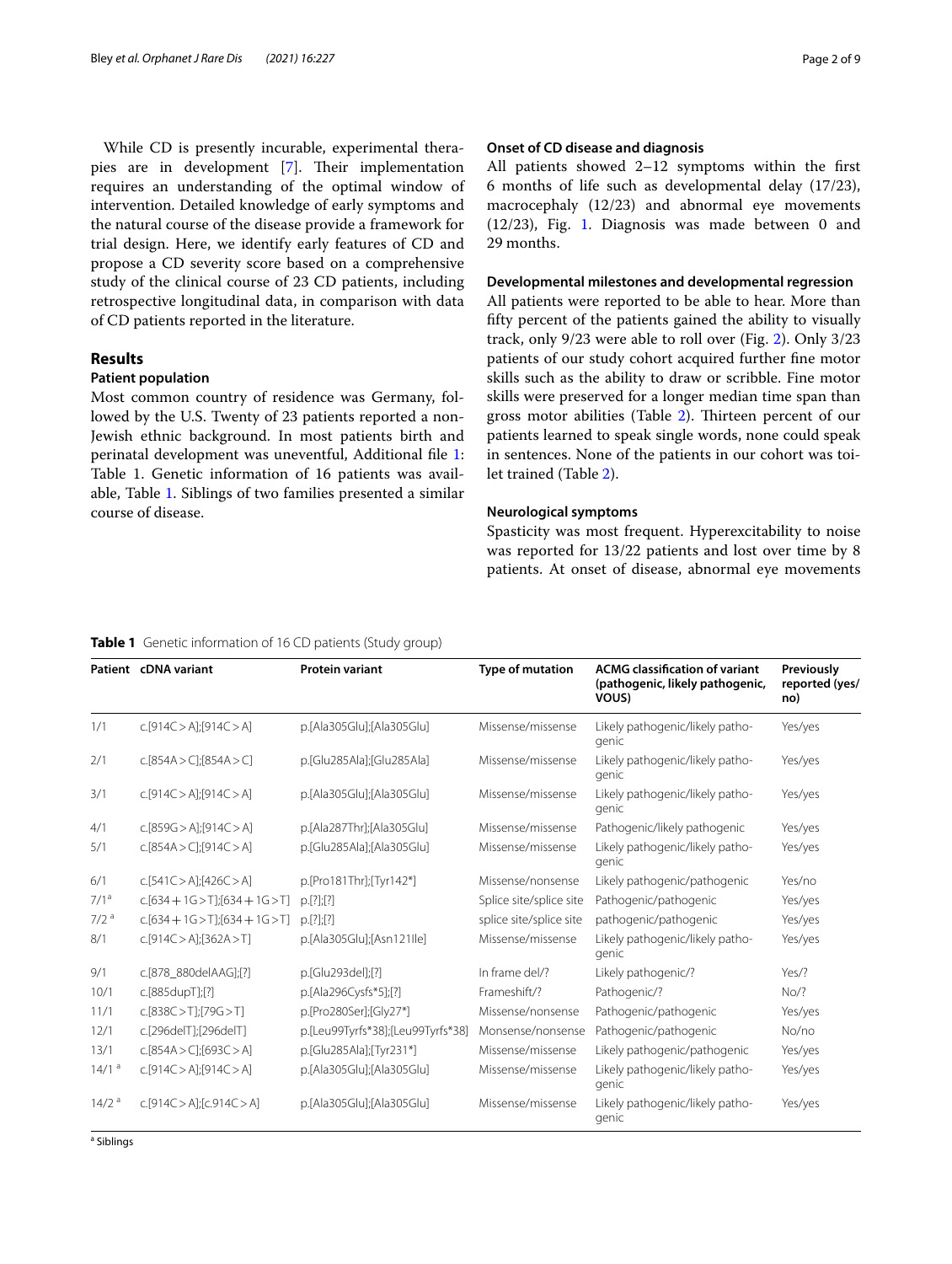

<span id="page-2-0"></span>

<span id="page-2-1"></span>such as nystagmus or inattentive gaze were reported in 12/23 patients, at follow up in 21/23 patients.

Despite early onset of symptoms, 2/3 of CD patient did not have seizures in the frst year of life. Longitudinal data showed that seizure frequency increased signifcantly

over time and tended to be higher towards the end of the first decade of life, Additional file  $2$ : Fig. 1. The majority of seizures (10/14) required anticonvulsant medication.

Longitudinal data of head circumference were provided by 19/23 patients. Macrocephaly occurred between 0 and 19 months with a slightly earlier median age at onset in girls (7 months) than in boys (8.5 months), Additional fle [2](#page-7-1): Fig. 2.

#### **Other health problems**

Neurological symptoms, gastrointestinal and pulmonary problems were frequently reported. Only 2/23 patients gained the ability to eat independently. A gastric tube was placed in 10/22 patients.

#### **Off label use of medications**

Eleven of 23 patients reported temporary usage of nonapproved medication such as lithium, acetazolamide, calcium acetate, amoxicillin, sodium succinate, acetyl-Lcarnitine etc. (Additional fle [1](#page-7-0): Table 3).

Few patients (3/23) reported improved alertness and mood stabilizing efects with lithium. None of the patients had improvement in psychomotor abilities, neurological symptoms or head growth. Reported side efects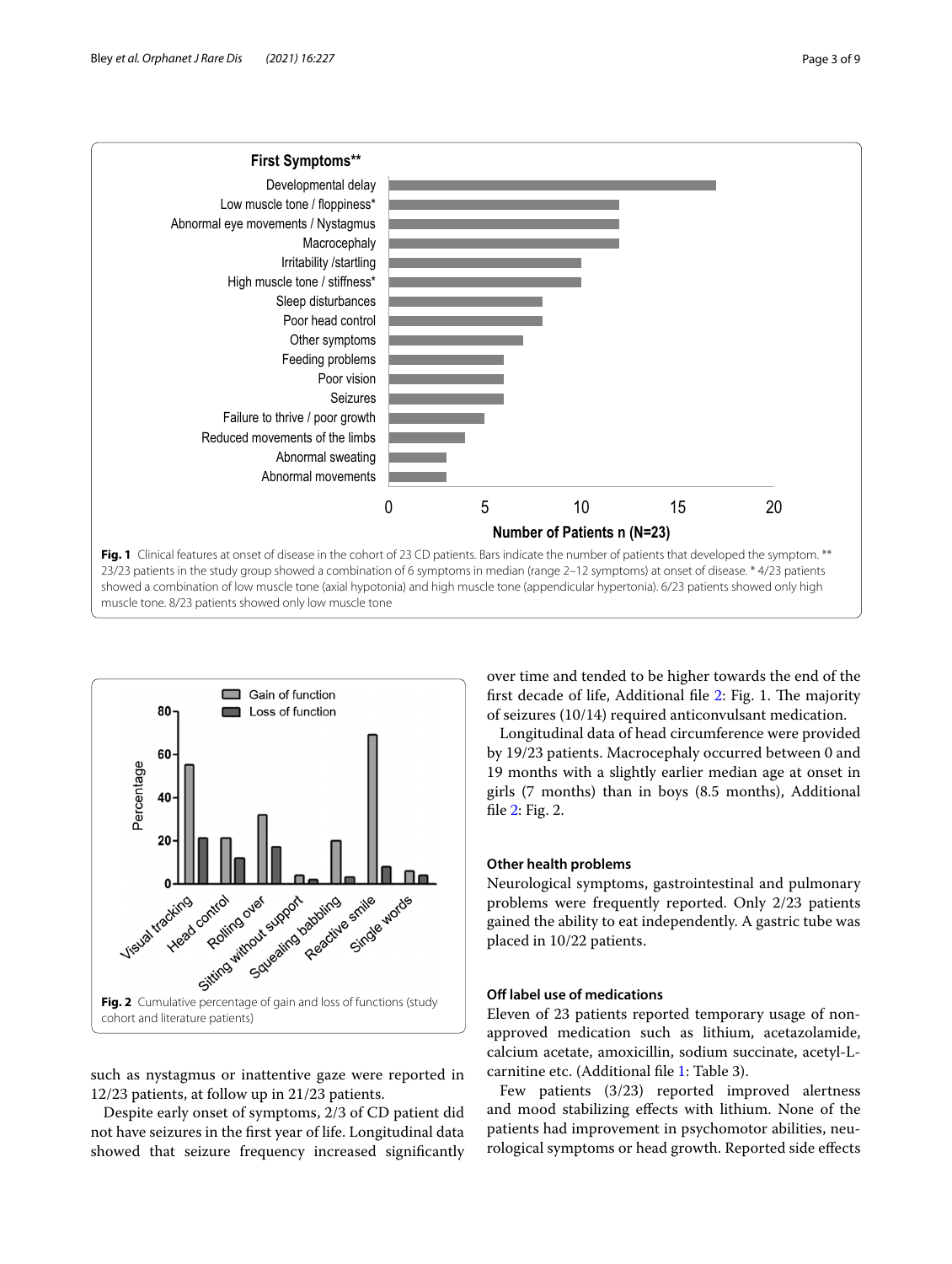## <span id="page-3-0"></span>**Table 2** Gain and loss of developmental milestones in CD patients: study cohort versus literature

| Milestones of<br>psychomotor<br>development | Patients<br>who gained<br>function,<br>n(N)<br>percentage | <b>Patients</b><br>who lost<br>function,<br>n (N)<br>percentage | Age of<br>gain,<br>median<br>(range), mo | Age of loss,<br>median<br>(range),<br>mo | Normal<br>age of gain<br>(DDST II),<br>ranges, mo | Patients<br>who gained<br>function,<br><b>Traeger</b><br>et al., n (N)<br>percentage | <b>Patients</b><br>who lost<br>funktion,<br>Traeger<br>et al., n (N)<br>percentage | Age of gain,<br><b>Traeger</b><br>et al.,<br>median<br>(range), mo | Age of loss,<br><b>Traeger</b><br>et al.,<br>median<br>(range), mo |
|---------------------------------------------|-----------------------------------------------------------|-----------------------------------------------------------------|------------------------------------------|------------------------------------------|---------------------------------------------------|--------------------------------------------------------------------------------------|------------------------------------------------------------------------------------|--------------------------------------------------------------------|--------------------------------------------------------------------|
| Hearing/Vision                              |                                                           |                                                                 |                                          |                                          |                                                   |                                                                                      |                                                                                    |                                                                    |                                                                    |
| Visual tracking                             | 12/23<br>52%                                              | 7/23<br>30%                                                     | $4(0-15)$                                | $14(1-132)$                              | $0 - 4$                                           | 33/59<br>56%                                                                         | 10/59<br>17%                                                                       | $4(1-18)$                                                          | $12(4-44)$                                                         |
| Hearing                                     | 23/23<br>100%                                             | 0/23<br>0%                                                      | $0(0-0)$                                 |                                          | 0                                                 |                                                                                      |                                                                                    |                                                                    |                                                                    |
| Gross Motor Skills                          |                                                           |                                                                 |                                          |                                          |                                                   |                                                                                      |                                                                                    |                                                                    |                                                                    |
| Head control                                | 6/23<br>26%                                               | 2/22<br>9%                                                      | $6(2-10)$                                | $6(6-6)$                                 | $1.5 - 4$                                         | 11/59<br>19%                                                                         | 8/59<br>14%                                                                        | $6(1-24)$                                                          | $11.5(2-180)$                                                      |
| Rolling over                                | 9/23<br>39%                                               | 7/22<br>32%                                                     | $6(2-12)$                                | $11(4-120)$                              | $4.25 - 5.5$                                      | 17/59<br>29%                                                                         | 7/59<br>12%                                                                        | $6(2-24)$                                                          | $11.5(6 - 72)$                                                     |
| Sitting with sup-<br>port                   | 6/23<br>26%                                               | 2/23<br>9%                                                      | $5.5(4-8)$                               | $15(6-24)$                               |                                                   |                                                                                      |                                                                                    |                                                                    |                                                                    |
| Sitting without<br>support                  | 2/23<br>9%                                                | 1/23<br>4%                                                      | $11.5(11-12)$                            | 120                                      | $6.75 - 8$                                        | 1/59<br>2%                                                                           | 1/59<br>2%                                                                         | 10                                                                 | 60                                                                 |
| Crawling                                    | 0/22                                                      | $\frac{1}{2}$                                                   |                                          |                                          |                                                   | 1/59<br>2%                                                                           | 1/59<br>2%                                                                         | 10                                                                 | 72                                                                 |
| Standing with<br>support                    | 1/23<br>4%                                                | 1/22<br>5%                                                      | 13                                       | 132                                      | $6.75 - 10.5$                                     |                                                                                      |                                                                                    |                                                                    |                                                                    |
| Standing without<br>support                 | 0/23                                                      | -                                                               |                                          |                                          | $11.25 - 16$                                      |                                                                                      |                                                                                    |                                                                    |                                                                    |
| Walking with<br>support                     | 3/23<br>13%                                               | 2/23<br>9%                                                      | $18(15-19)$                              | 84 (36-132)                              |                                                   |                                                                                      |                                                                                    |                                                                    |                                                                    |
| Walking<br>Fine Motor Skills                | 0/23                                                      | $\equiv$                                                        |                                          |                                          | $12.25 - 16$                                      |                                                                                      |                                                                                    |                                                                    |                                                                    |
| Reaching for an<br>object                   | 7/22<br>30%                                               | 2/22<br>$9\%$                                                   | $7(4-10)$                                | $69(6 - 132)$                            | $3.5 - 6$                                         |                                                                                      |                                                                                    |                                                                    |                                                                    |
| Voluntary hand<br>function                  | 7/23<br>30%                                               | 1/22<br>5%                                                      | $7(1-18)$                                | 6                                        |                                                   |                                                                                      |                                                                                    |                                                                    |                                                                    |
| Transfer an item                            | 5/23<br>22%                                               | 4/23<br>17%                                                     | $9(4-18)$                                | $31(6-132)$                              | $5 - 8.75$                                        |                                                                                      |                                                                                    |                                                                    |                                                                    |
| Scribbling/draw-<br>ing                     | 3/23<br>13%                                               | 2/23<br>9%                                                      | 9                                        | 78 (24–132)                              | $12.25 - 21$                                      |                                                                                      |                                                                                    |                                                                    |                                                                    |
| Language/Other<br>Imitating noises          | 3/22<br>13%                                               | 2/22<br>9%                                                      | $11(10-12)$                              | 96 (60–132)                              | $6.5 - 12.75$                                     |                                                                                      |                                                                                    |                                                                    |                                                                    |
| Squealing /bab-<br>bling                    | 5/16<br>31%                                               | 2/15<br>13%                                                     | $8(4-55)$                                | 156<br>$(132 - 180)$                     | $1.5 - 3.75$                                      | 10/59<br>17%                                                                         | 0/59                                                                               | $5(1-18)$                                                          |                                                                    |
| Understand<br>language                      | 11/23<br>48%                                              | 1/22<br>5%                                                      | $11(7-24)$                               | $\overline{7}$                           |                                                   |                                                                                      |                                                                                    |                                                                    |                                                                    |
| Reactive smiling                            | 7/11<br>64%                                               | 2/11<br>18%                                                     | $5(1-14)$                                | 205.5<br>$(132 - 281)$                   | $0 - 1.5$                                         | 43/60<br>72%                                                                         | 4/60<br>7%                                                                         | $3(0-36)$                                                          | $13.5(4 - 150)$                                                    |
| Communicate                                 | 8/22<br>36%                                               | 1/22<br>5%                                                      | $11(4-24)$                               | $180*$                                   |                                                   |                                                                                      |                                                                                    |                                                                    |                                                                    |
| Single words                                | 3/23<br>13%                                               | 2/23<br>9%                                                      | $24(12-24)$                              | 93.5<br>$(48 - 139)$                     | $10 - 14.5$                                       | 2/59<br>3%                                                                           | 1/59<br>2%                                                                         | $23.5(11-36)$                                                      | 180                                                                |
| Single sentences                            | 0/23                                                      |                                                                 |                                          |                                          |                                                   |                                                                                      |                                                                                    |                                                                    |                                                                    |
| Count to five                               | 1/23<br>$4\%$                                             | 1/23<br>4%                                                      | $60*$                                    | $132*$                                   |                                                   |                                                                                      |                                                                                    |                                                                    |                                                                    |
| Independent<br>eating                       | 2/23<br>$9\%$                                             | 0/23                                                            | 11                                       |                                          |                                                   |                                                                                      |                                                                                    |                                                                    |                                                                    |
| Toilet trained                              | 0/23                                                      |                                                                 |                                          |                                          |                                                   |                                                                                      |                                                                                    |                                                                    |                                                                    |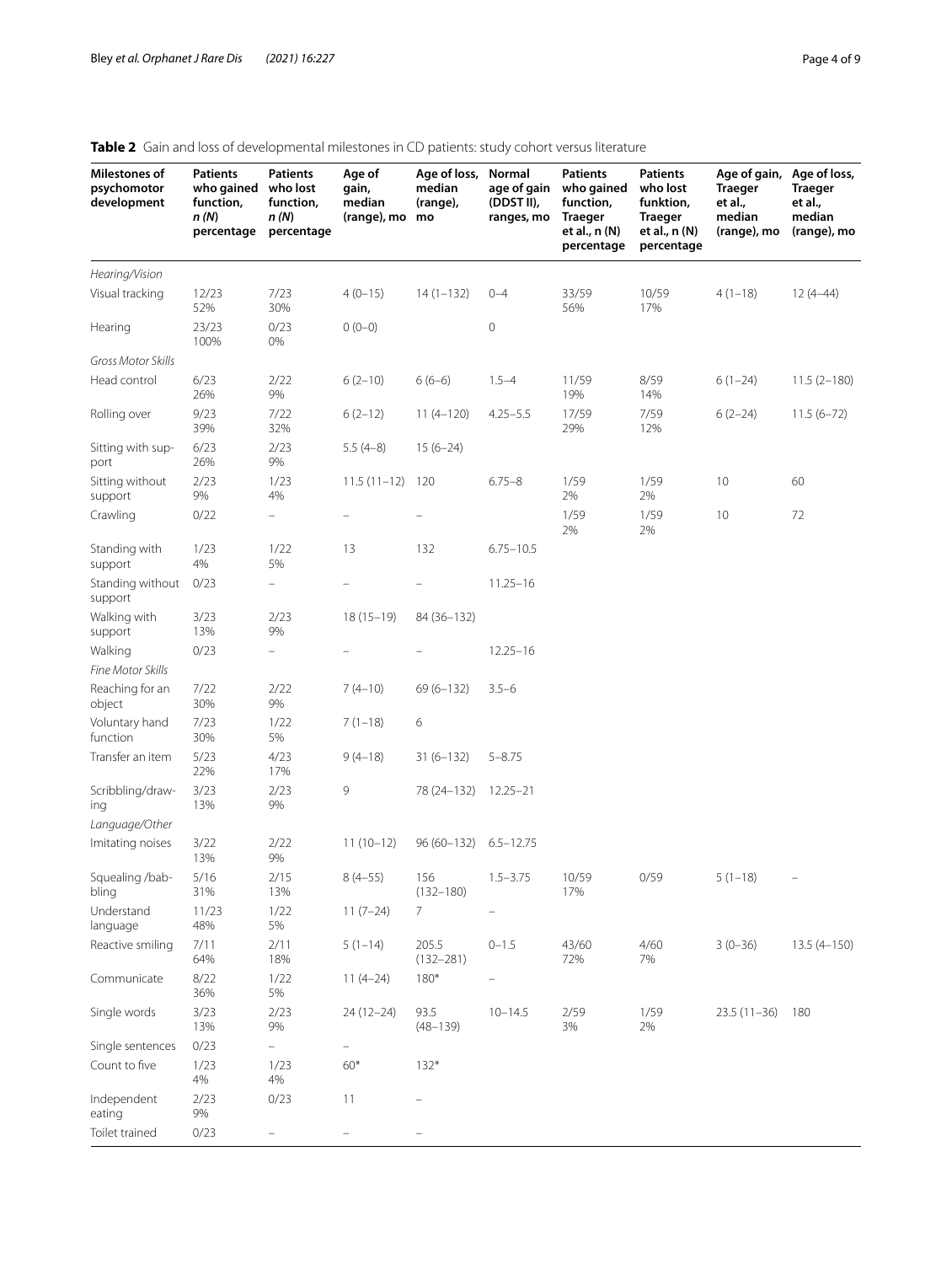included gastrointestinal symptoms or decreased alertness. A few of the patients' caregivers (3/11) attributed positive efects to the experimental treatment. Negative side efects, which mainly concerned the gastrointestinal system, were reported for 5/11 patients who received medication that was meant to ameliorate the course of CD. Half of the patients (5/10) who received anticonvulsants, required multiple drugs to achieve symptom control.

#### **Data analysis of patients from the literature**

Data analysis of patients from the literature showed a slightly later median onset of frst symptoms (3 months, range 0–18). Data on developmental milestones showed no diference between patients reported in the literature and our study cohort (Table [2](#page-3-0)). In the literature 57% of patients developed seizures [\[10,](#page-8-7) [11](#page-8-8)] a similar percentage as in our study cohort. Onset of seizures was only slightly later, Additional file [1](#page-7-0): Table 2. 91% of CD patients reported in the literature showed macrocephaly (median age at onset was 5 months, range  $0-60$  [[10\]](#page-8-7) compared to 100% of our study cohort. Gastric tubes were placed for 52% of the patients in the literature cohort  $[10]$ , with median age of onset at 39 (range 6–228) months, which is signifcantly later than in patients in our study group (median age of onset 22, range 10–179 months).

### **Survival analysis with comparison of patient groups (pooled data)**

Five of 23 patients in our study cohort and 21/59 patients in the literature group [[10\]](#page-8-7) died, a total of 26/59. 73% of the CD patients reached the age of 10 years (Fig.  $3$ ). There was no signifcant diference between survival rates of patients reported in the literature and patients in our study cohort. Neither seizures nor basic psychomotor skills (visual tracking & head control) within the frst two years of life had a statistically signifcant infuence upon survival.

#### **Canavan disease severity score**

To assess disease burden in CD we chose 11 pertinent symptoms that afect CD patients. Based on the fndings of our natural history study we selected items that would best represent severity of disease in CD. Items were reviewed and modifed for content validity, clarity, and face validity. They included common symptoms as macrocephaly, spasticity and seizures and also encompassed domains of common milestones gained and lost. The scoring was based on points that were given depending on the absence (score=0) or intermittent (score=1)



<span id="page-4-0"></span>or constant presence ( $score=2$ ) of a symptom or abnormality. This resulted in a sum of  $0-22$  points. This score is intended to be used prospectively and retrospectively (analyzing medical records and CD questionnaires and fndings on medical examination) Table [3](#page-5-0). A pilot study assessing interrater variability revealed that the level of agreement was 96% (74 of 77 scoring points).

#### **Discussion**

This study describes the clinical course of 23 CD patients in detail and compares it with data of 90 patients reported in the literature. We further report a heterogeneity of ethnic background in CD patients that has not been published to date.

In our cohort, CD patients showed frst symptoms at 2–4 months of age. At frst onset most families reported a combination of up to twelve diferent symptoms, Fig. [1](#page-2-0).

Only 3/23 patients acquired skills consistent with normal development in healthy children. These less severely afected patients learned to sit without support, developed basic fne motor skills (reaching for an object, transferring an item and scribbling) and acquired the ability to speak single words. Our data as well as data from the literature showed, that if patients did not acquire sitting by the age of 12 months, it was unlikely that they would ever gain it.

All patients, even those who gained a higher number of more advanced abilities, lost these skills during their course of disease. Our data show that fne motor skills were retained for a longer time than gross motor skills. Language comprehension was more commonly present in CD patients than expressive language and was retained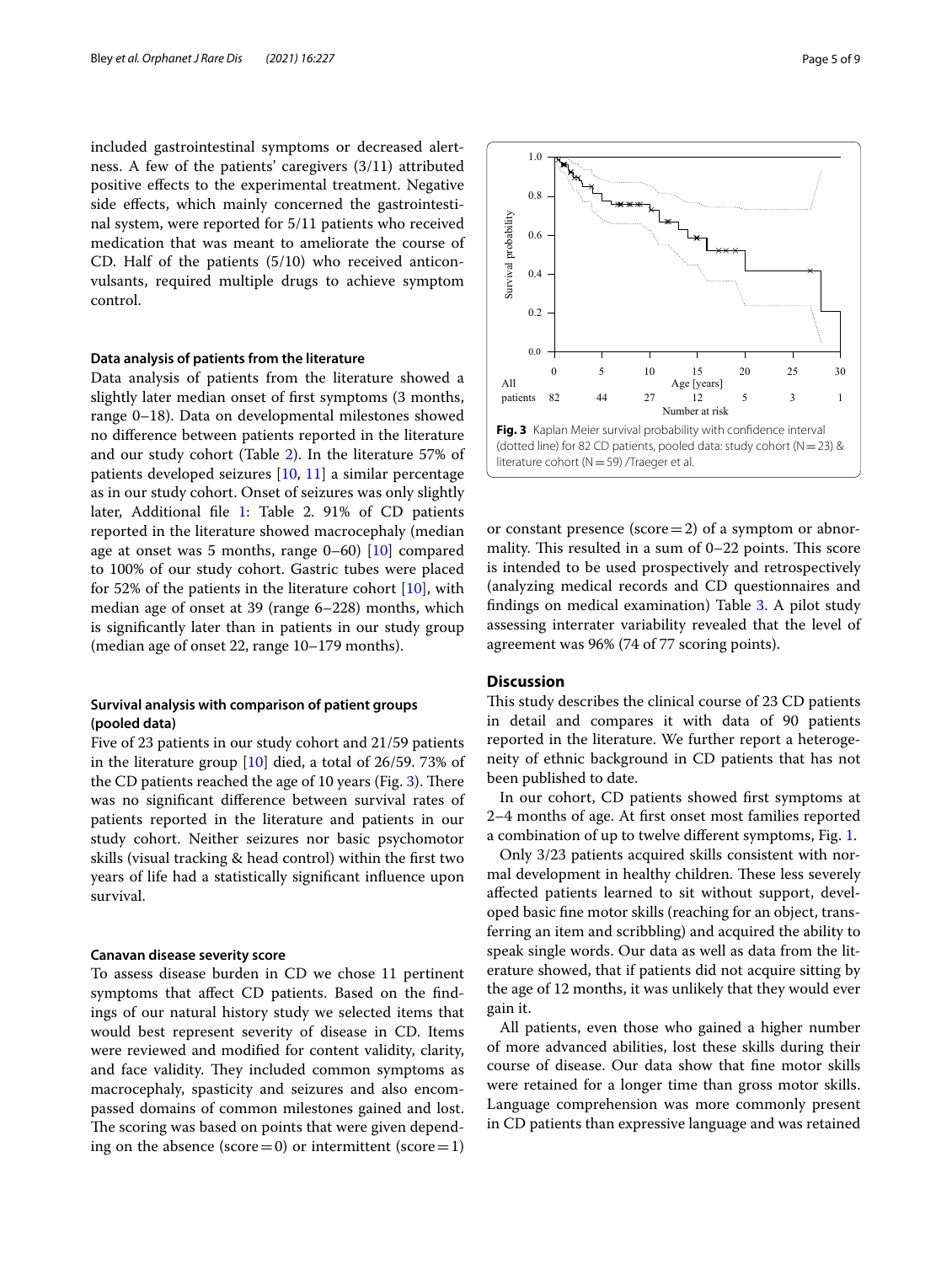#### <span id="page-5-0"></span>**Table 3** Canavan disease rating score

| Symptoms/neurological domain         | Deficit absent/Within normal<br>$limits/(score=0)$ | Deficit present intermittently or<br>mild (score $=$ 1) | Deficit present constantly<br>or pronounced (score $=$ 2) |
|--------------------------------------|----------------------------------------------------|---------------------------------------------------------|-----------------------------------------------------------|
| Epileptic Seizures <sup>a</sup>      |                                                    |                                                         |                                                           |
| Floppiness (truncal hypotonia)       |                                                    |                                                         |                                                           |
| Spasticity (appendicular hypertonia) |                                                    |                                                         |                                                           |
| Macrocephalyb                        |                                                    |                                                         |                                                           |
| Feeding <sup>c</sup>                 |                                                    |                                                         |                                                           |
| Language <sup>d</sup>                |                                                    |                                                         |                                                           |
| Responsive social smile              |                                                    |                                                         |                                                           |
| Visual tracking                      |                                                    |                                                         |                                                           |
| Head control                         |                                                    |                                                         |                                                           |
| Reaches for objects                  |                                                    |                                                         |                                                           |
| Sits without support                 |                                                    |                                                         |                                                           |

Score 0 if fndings are normal/appropriate to age.

<sup>a</sup> Epileptic seizures: Score 0 if no epileptic seizures, not taking antiepileptic drug/s (AED). Score 1 if 1–2 unprovoked seizures/year, not taking AED/s OR no seizures but on 1 AED. Score 2 if > / = 3 > / = 3 unprovoked seizures /year OR no seizures but requires more than 1 AED

<sup>b</sup> Macrocephaly: Score 1 if head growth is accelerated (absolute head size is still within normal range but > 2 or more major percentiles (5, 10, 25, 50, 75, 90, 95 P) are crossed). Score 2 if head size is above 97th Percentile

Feeding: Score 1 if oral feeding is possible but aspiration occurs and/or weight gain is insufficient (patient losing weight or crossing insufficient (patient losing weight or crossing of 2 or more major percentiles (5, 10, 25, 50, 75, 90, 95 P) of his bodyweight). Score 2 if tube feeding is necessary

<sup>d</sup> Language delay: Score 1 if some vocalization besides crying. Score 2 if no vocalization besides crying

Minimum: 0 Points (appropriate for age)

Maximum: 22 points (severely afected)

for a longer time span. None of our patients was ever able to speak in full sentences.

While not all CD patients sufered from epilepsy during the frst years of life, over the frst decade seizure prevalence increased, with all CD patients sufering from seizures beyond 10 years of age. Management of neurological symptoms such as seizures and spasticity are often complicated by the need for multiple antispasmodic or antiepileptic drugs. There was no evidence that usage of experimental drugs showed any distinct beneft. Only lithium was reported to improve alertness and to contribute to mood stabilization. It had no efect upon the disease course or the number of abilities gained.

CD manifests in early childhood and leads to severe disability and shortened life expectancy. Recent reports state that NAA itself is not required for myelination [\[13](#page-8-9)]. Rather, high levels of NAA, as found in CD, are thought to cause a toxic imbalance of brain water homeostasis  $[14]$  $[14]$  and oxidative stress  $[15, 16]$  $[15, 16]$  $[15, 16]$  which contributes to characteristic formation of vacuoles within the myelin, causing severe neurological symptoms. After an unremarkable perinatal course, afected children typically stagnate in their psychomotor milestones within the frst six months of life. Only few CD patients progress beyond the developmental age of approximately 3 months.

Our survival analysis showed that about 73% of CD patients reach the age of ten years which extends survival beyond what had previously been reported [\[17](#page-8-13)]. Lyon

et al. had listed survival limited to three years with only rare exceptions to 10 years of life. We think prolonged survival may be due to improved care standards over time.

Our analysis of longitudinal data revealed details on the onset of macrocephaly during the frst year of life (mean age for girls: 7 and for boys: 8.5 months) with a plateau occurring around the age of 18 months. Onset and frequency of macrocephaly documented for our study group was comparable to data from the literature. A larger cohort of CD patients is needed to determine whether gender impacts the age at onset of macrocephaly.

Macrocephaly in combination with early developmental stagnation is the hallmark of CD and allows clinical diferentiation from many other infantile encephalopathies, such as cerebral palsy or other neurodegenerative disorders such as Krabbe disease. Within the group of neurodegenerative diseases with macrocephaly, developmental delay, afected brain white matter and visual problems, CD needs to be distinguished from genetic encephalopathies such as GM1 or GM2 gangliosidosis, PTEN (Phosphatase and tensin homolog protein diseases), megalencephalic leukoencephalopathy with subcortical cysts, Alexander disease or glutaric aciduria. Diagnosis can then easily be accomplished by measuring NAA levels in urine or on brain MRS.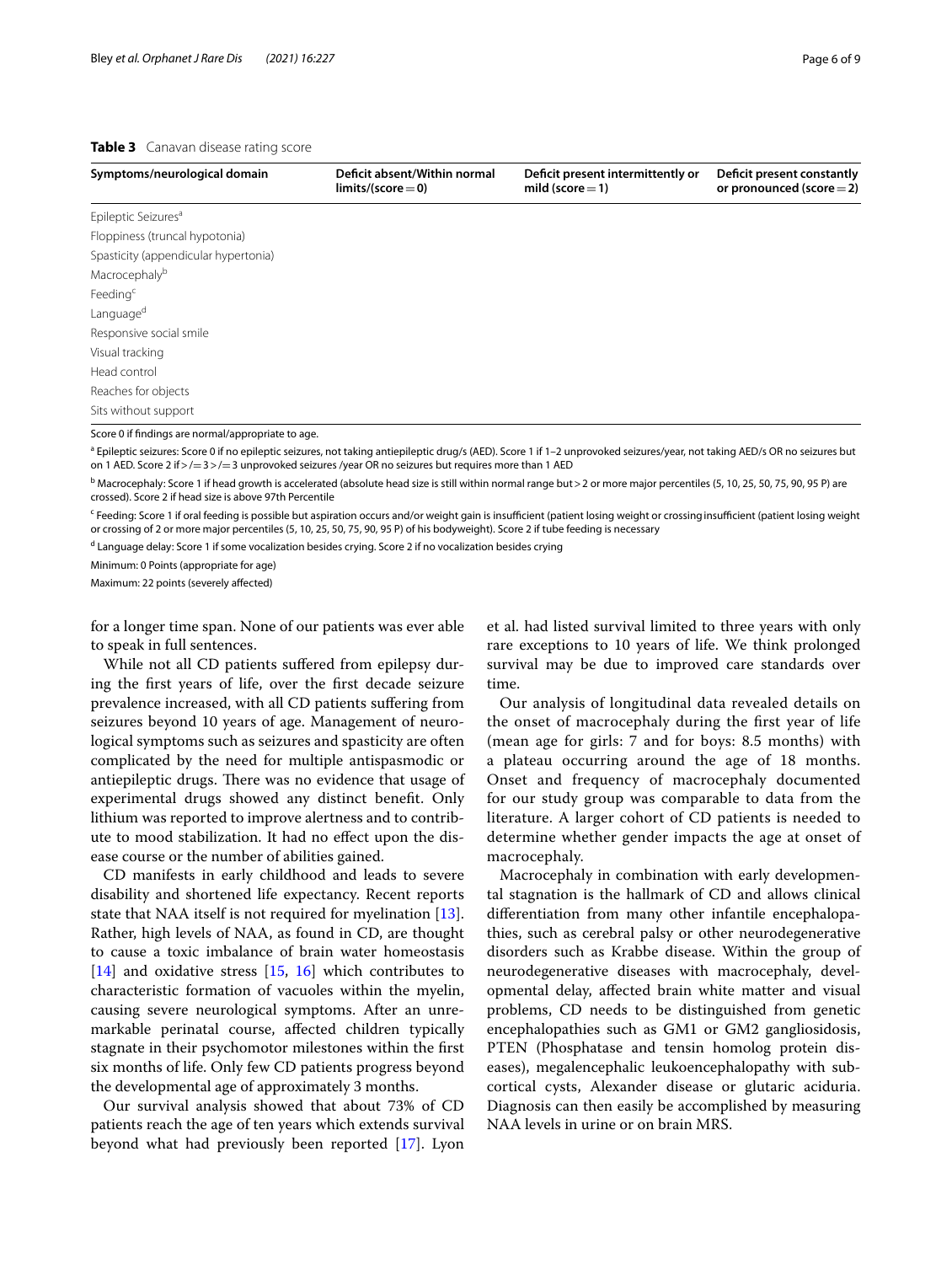To defne hallmarks of the disease for endpoints of future clinical trials one frst must consider that most CD patients never attain motor and language milestones. Next, potential endpoints should be chosen that can be compared across a large number of CD patients, such as the ability of visual tracking that 12/23 patients gained, and 7 CD patients subsequently lost again. Considering that only two patients were reported to sufer from optic nerve atrophy, we conclude that visual impairment is more commonly caused by white matter disease afecting the visual pathways.

Patients with CD sufer from several concomitant disabilities. The result that gastric tubes of literature patients [[10\]](#page-8-7) being implanted significantly later (39 months versus 22 months within our study cohort) is likely related to improved standards of palliative care over time. We could not fnd any evidence that gaining early milestones in psychomotor development such as head control and visual tracking, was associated with prolonged survival.

All CD patients were reported by caregivers and medical records to be able to hear at birth and throughout the course of disease. This stands in contrast to findings of impaired hearing reported in the Canavan mouse model [[14\]](#page-8-10). Interestingly, acoustic startle was noted by more than half of the caregivers. This contradicts Lyon et al. [[17\]](#page-8-13) who mentioned that CD patients show tonic spasms by acoustic stimuli or handling rather than a repetitive acoustic startle as seen in Tay-Sachs disease. Our clinical impression is that both tonic spasms as well as a startle response can be seen in children with CD.

Perhaps due to the small numbers of and the fact that patients with a milder phenotype are not coming to our attention, we could not demonstrate a genotype phenotype correlation within our study cohort. However, for less severely afected patients of our cohort we observed molecular genetic fndings such as p.Glu285Ala;p. Ala305Glu/p.Ala305Glu;p.Ala305Glu/p.Ala287Thr;p. Ala305Glu. These patients achieved and sustained a higher number of abilities and more complex functions. We also observed similar courses of the disease among siblings. Individual reports of ambulatory patients without macrocephaly suggest that milder phenotypes may be more abundant [[18\]](#page-8-14).

Limitations of our study were that cognitive testing by standard instruments was not possible due to the severity of disease in our study population. Additionally, there were only very limited MRI data due to the need for sedation that was not justifed in a natural history without intervention.

To distinguish milder from more severe courses of the disease, we chose 11 pertinent symptoms that serve as a benchmark for disease progression and may be critical to future clinical trial design. Disease severity shall be ascertained retrospectively and prospectively. First assessments of the CDRS found an interrater variability of 96%. Further natural history studies are needed to validate the CDRS and optimize its performance in prospective studies.

#### **Conclusions**

Canavan Disease remains one of the most devastating inherited neurological disorders. Macrocephaly and developmental delay within the frst year of life and subsequent loss of skills mark the clinical course with seizures increasing towards the end of the frst decade. Our results suggest a window of intervention within the frst two years of life. Arrested development of many CD patients after 12 months of age imply that intervention within the frst 12 months of life may have the largest impact.

#### **Methods**

Patients were recruited at our outpatient clinics (Department of Pediatrics, University Medical Center Hamburg Eppendorf, Hamburg, Germany, and the Department of Neurology, MGH, Harvard Medical School, Boston, USA, supported by cooperating partners and patient organizations as NTSAD, Myelin Project Germany and ELA Germany) over a 6-year period by sending out questionnaires to 30 caregivers of CD patients. Data on the natural course of 23 CD patients (11male,12female) were collected retrospectively. Data sources consisted of the patients' medical records and standardized patients' questionnaires. All data were anonymized, entered and processed within the web-based Hamburg Leukodystrophy Database. All entered data were cross-checked by two experienced data managers.

Only those patients were included, whose diagnosis was confrmed by urine analysis of NAA and/or by *ASPA* gene mutation analysis. Onset of CD was defned as time when frst symptoms were observed by the parents and/ or documented in the patients' medical history records.

To describe acquisition and regression of psychomotor developmental milestones, we analyzed the median age of milestone acquisition, as well as median age of regression of skills for each psychomotor ability listed in the CD questionnaire. The categories were gross and fine motor skills, vision, hearing and language and other abili-ties listed in Table [1](#page-1-0) and were based on clinical experience with CD and other early infantile neurodegenerative diseases such as Krabbe leukodystrophy. Whenever reasonable and available, psychomotor abilities were compared with control data from the Denver Developmental Screening Test II/DDST II [\[8\]](#page-8-15). If available, psychomotor skills and neurological symptoms were compared with the published literature of CD patients.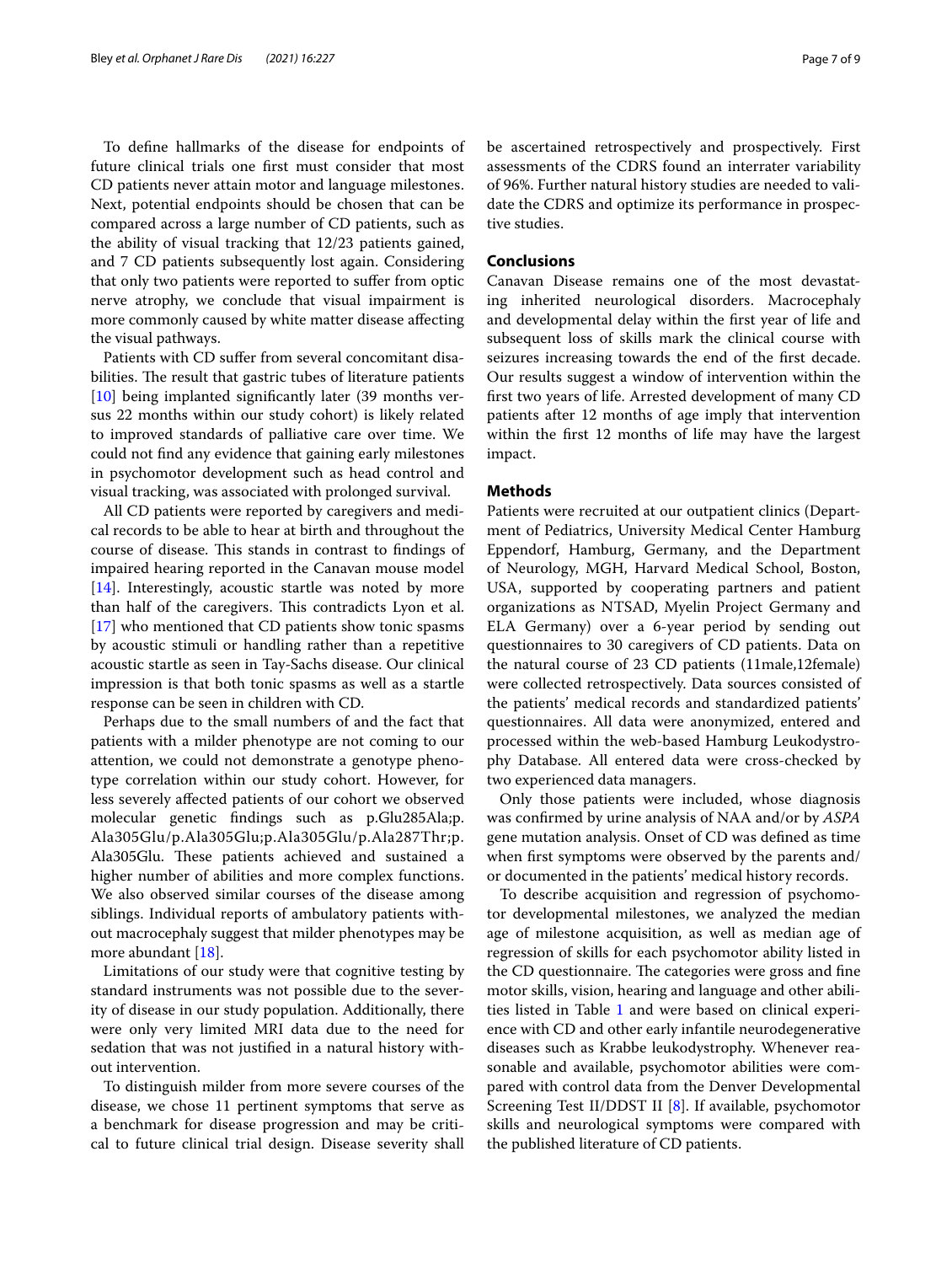In order to describe neurological symptoms that are typically associated with CD, we asked for age of onset of spasticity, abnormal eye movements, seizures, dystonic hyperkinetic movements and irregularities of the eye ground. Caregivers were asked to document medications necessary to control the above-mentioned symptoms.

To analyze CD patients' seizure history, we collected longitudinal data and asked for annual seizure frequency. Types of seizures were not specifed. Seizure frequency was classifed into 4 categories: no seizure/year, 1–2 seizures/year, less than 12 seizures/year and more than 12 seizures/year based on experience with other infantile neurodegenerative diseases.

To evaluate onset and course of macrocephaly, longitudinal data of head circumference in CD patients was collected and compared with reference percentiles, Robert Koch Institute, KiGGS [\[9](#page-8-16)]. Macrocephaly was defned as a head circumference larger than 97th percentile.

#### **Review of literature/literature CD patients**

We searched Pubmed literature from 1976 to 2016 with key words "Canavan" (192 results) and "Van Bogaert-Bertrand" (21 results) for articles reporting the clinical course of CD patients. Data of three articles  $[10–12]$  $[10–12]$  $[10–12]$  $[10–12]$  reporting on larger patient cohorts  $(N>10)$  were included. Frequency and median age of milestone acquisition and regression of single psychomotor skills, onset of disease and neurologic symptoms, as well as follow up/ survival time was calculated for the literature group and compared with the data from our study group.

For analysis of disease onset, data of all three articles were used, summarizing up to 90 patients in the literature. For analysis of seizure onset, data of 74 patients reported by Ozand et al. [[11](#page-8-8)] and Traeger et al. [\[10](#page-8-7)] were analysed and used for comparison with our study data. For analysis of psychomotor development, macrocephaly and gastric tube placement, data of 60 patients reported by Traeger et al.  $[10]$  $[10]$  were included.

#### **Statistical methods/survival analysis**

We pooled data of our study cohort and a cohort of 60 CD patients reported by Traeger et al., summarizing a total number of 82 patients. We performed Kaplan Meier survival analysis to investigate diferences in survival rates between the study cohort and literature group. A Log Rank Test was performed to test if there were signifcant diferences between patient groups.

To investigate the infuence of certain neurological symptoms, clinical complications or development of psychomotor skills upon survival, we selected those patients from both groups (literature and study group) who were observed for longer than one year. We analyzed whether

development of seizures, the need for gastric tube placement or development of basic psychomotor skills (visual tracking & head control) within the frst two years of life had an infuence on survival of CD patients.

A pilot study to assess interrater variability of the CDRS was performed. Two independent physicians (one knowing the subjects, the other one not familiar with the patients) reviewed medical letters from diferent time points.

#### **Abbreviations**

ASPA: Aspartoacylase; CD: Canavan disease; DDST II: Denver developmental screening test II; NAA: N-acetyl aspartate.

#### **Supplementary Information**

The online version contains supplementary material available at [https://doi.](https://doi.org/10.1186/s13023-020-01659-3) [org/10.1186/s13023-020-01659-3](https://doi.org/10.1186/s13023-020-01659-3).

<span id="page-7-0"></span>**Additional fle 1: Table 1**. List of Patients. **Table 2** Neurologic symptoms: Frequency and onset of neurologic symptoms of CD patients (study group) sorted by age at onset of symptoms (ascending). \* Traeger et al. [[1](#page-8-0)]; Nystagmus: n/N = 51/59, median of age of onset 3 months (range 0–60 months), \*\*Traeger et al. [[1](#page-8-0)], Ozand et al. [[2\]](#page-8-1): Seizures: n/N = 42/74, median of age of onset 19 months (range 0–180 months). **Table 3**. Medication received by study patients: Positive effects of the experimental treatment were attributed by 3/11 of the patients' caregivers. Negative side effects, which mainly concerned the gastrointestinal system, were reported for 5/11 patients who received medication that was meant to ameliorate the course of CD. 50% (5/10) of the patients that received anticonvulsive drugs, needed combined use of multiple drugs in order to control the symptoms.

<span id="page-7-1"></span>**Additional fle 2. Figure 1**: Seizure frequency of Canavan patients over the course of disease. Seizure frequency of CD patients over the decade of life is shown. Seizure Frequency is classifed in 4 groups: no seizures/ year, 1-2 seizures/year, <12 seizures/year, >12 seizures/year. Percentage means: Number of patients with a certain seizure frequency / number of all study participant of this age. **Figure 2**: Head circumference of 9 female and 10 male patients with Canavan disease within the frst 6.5 years of life. Bold lines stand for patient's data series. Dotted lines indicate males, continuous lines females. Local regression (loess) and 95% confdence interval of loess was estimated. Thin lines and grey area indicates reference percentiles for head circumference of girls and boys (Robert-Koch-Institute, KIGGS).

#### **Acknowledgements**

Most of all we thank patients and families for supporting this study. Julia Bohnenpoll we thank for performing major parts of this study. We thank the following patient organisations and colleagues for informing CD patients about this study: ELA Germany, Myelin-Project Germany, NTSAD and among others Dr. Amelie Lotz. We thank "Freunde der Kinderklinik e.V.", the LEUKOTREAT project, Myelin Project e. V., MDBR University of Pennsylvania for funding of this study and Waltraud Hubert and Dirk Kilian for data management and technical support of the Hamburg Leukodystrophy Database.

#### **Author contributions**

AB developed and conducted the study. She developed a standardized patient questionnaire in cooperation with AK and FE. AB and AK developed a Canavan database within the Hamburg Leukodystrophy database. AB analyzed the data with JD, FE and the biostatisticians GS and SH. HL developed the CD disease rating scale together with AB and FE. PG validated the CDRS with AB. AB wrote the manuscript together with FE. MH, TB, GS and SH analyzed the data genetically and biostatistically and revised the manuscript. All authors read and approved the fnal manuscript.